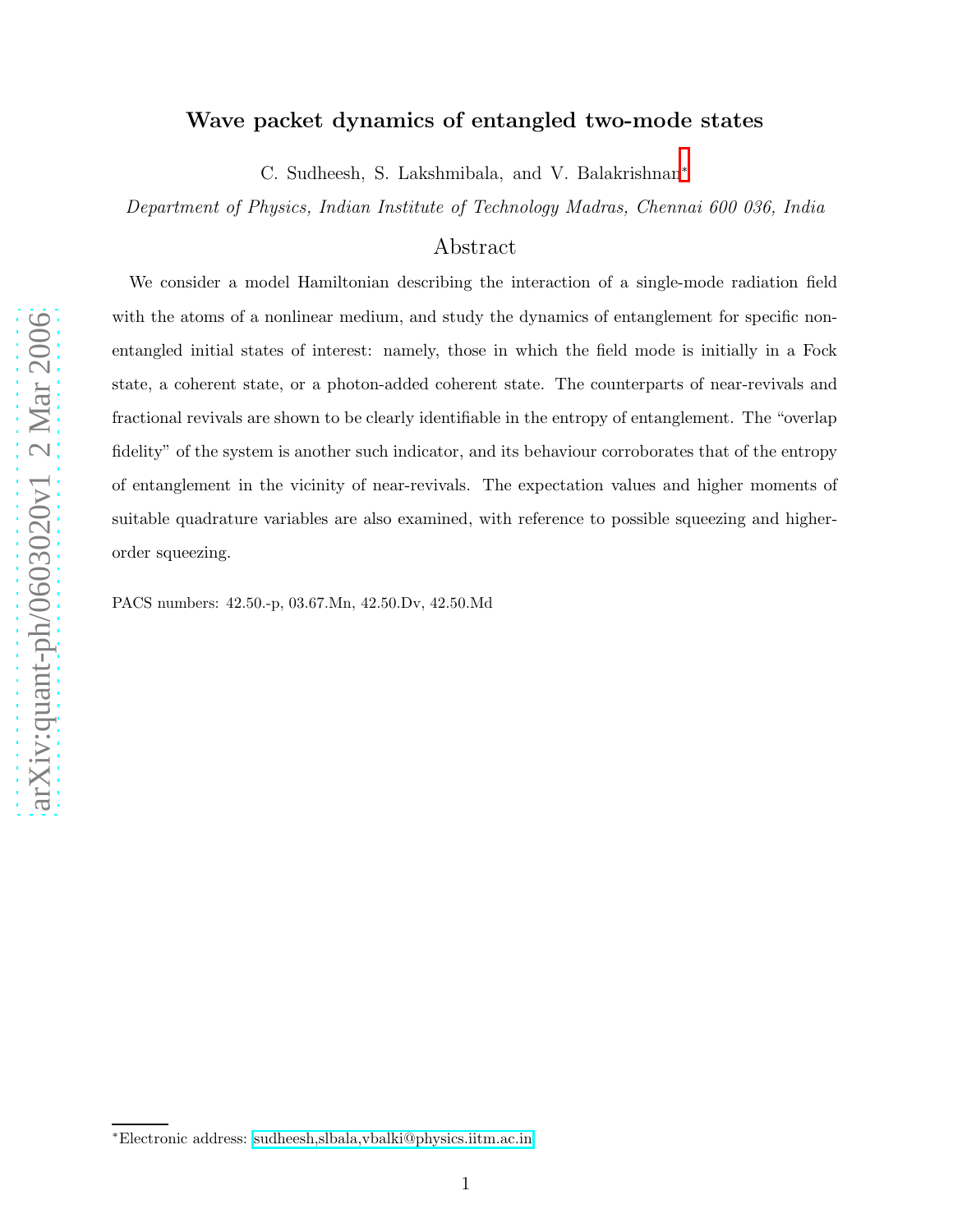# I. INTRODUCTION

A problem of considerable interest in quantum dynamics is that of the identification of signatures of non-classical effects in the temporal behaviour of quantum mechanical expectation values in nonlinear systems. The dynamics of a quantum wave packet governed by a nonlinear Hamiltonian provides adequate scope for such an investigation to be carried out, as a wide variety of non-classical effects such as revivals and fractional revivals [\[1\]](#page-17-0), as well as squeezing, are displayed by the wave packet as it evolves in time.

While a generic initial wave packet  $|\psi(0)\rangle$  governed by a nonlinear Hamiltonian spreads rapidly during its evolution, it could return to its original state (apart from an overall phase) at multiples of a revival time  $T_{\text{rev}}$ , under certain conditions. This is signalled by the return of the overlap  $C(t) = |\langle \psi(0) | \psi(t) \rangle|^2$  to its initial value of unity at  $t = nT_{\text{rev}}$ . Further, at specific instants of time in between two successive revivals, fractional revivals of the wave packet may occur. This is characterised by the splitting up of the initial wave packet into a number of spatially distributed sub-packets, each of which is similar to the original wave packet. Both revivals and fractional revivals of a wave packet arise due to very specific quantum interference properties between the basis states comprising the original wave packet [\[2\]](#page-17-1).

It is evident that, at exact revivals of any initial state, quantum mechanical expectation values of observables return to their initial values. Distinctive signatures of different fractional revivals show up in the time dependence of the higher moments of appropriate operators. By tracking the time evolution of various moments of certain operators, selective identification of different fractional revivals can be achieved [\[3\]](#page-17-2). Since the initial state of the system turns out to play a crucial role in determining its subsequent dynamics and the non-classical features it exhibits, these signatures also help assess the degree of coherence of the initial state [\[4](#page-17-3)]. Further, it has been shown that the squeezing and higher-order squeezing properties of certain quadrature variables in the neighbourhood of a fractional revival of the wave packet provide quantifiable measures of the departure from perfect coherence of the initial state [\[5](#page-17-4)]. The studies in Refs. [\[3\]](#page-17-2)-[\[5\]](#page-17-4) have been carried out in the context of the propagation of a single-mode electromagnetic field in a Kerr-like medium, modelled by the Hamiltonian  $H = \hbar \chi a^{\dagger 2} a^2$ , where a,  $a^{\dagger}$  are photon annihilation and creation operators, and  $\chi$  (> 0) represents the susceptibility of the nonlinear medium. (We shall refer to this as the case of "single-mode" dynamics in what follows.) The initial state of the field has been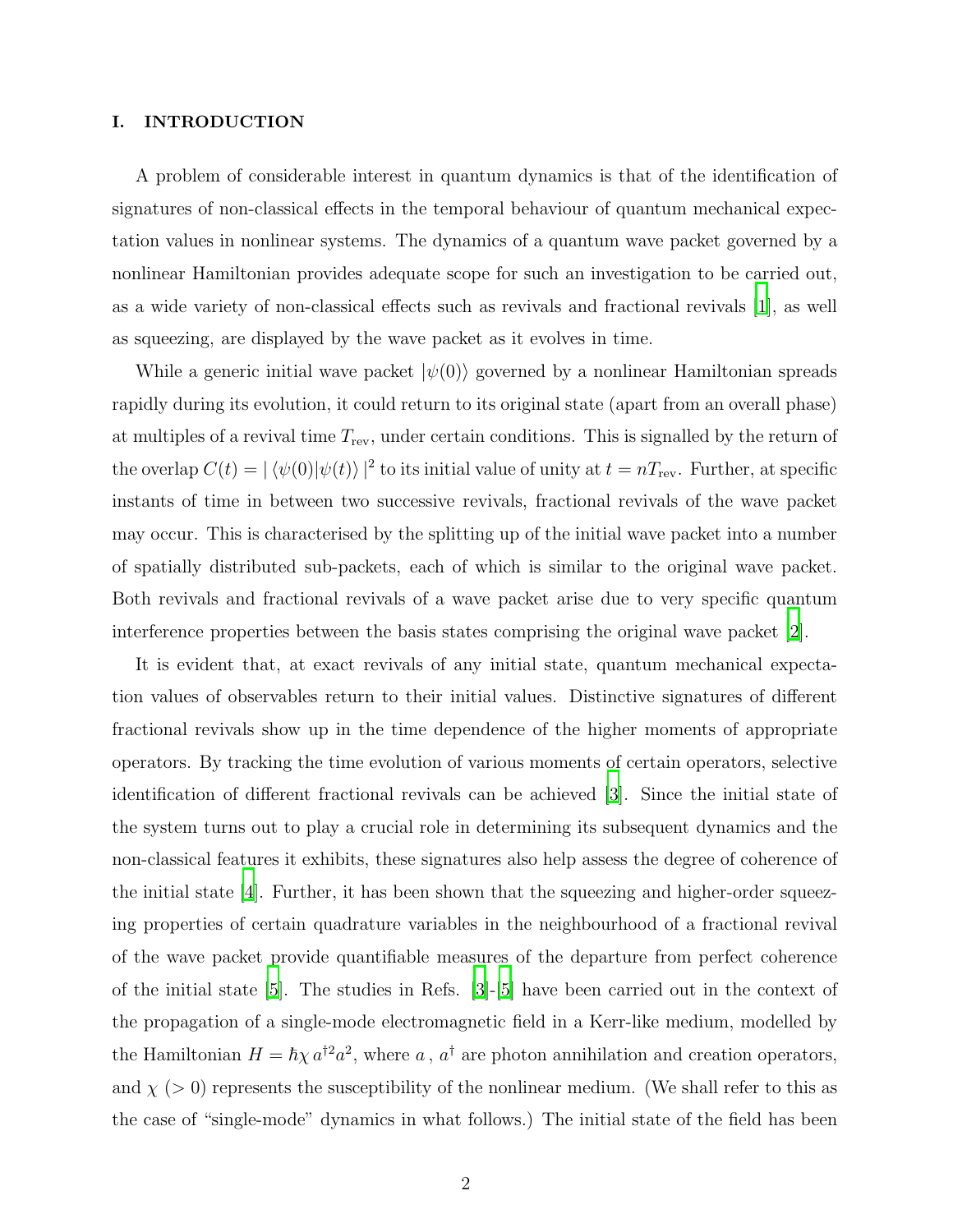taken to be a member of the family of photon-added coherent states [\[6](#page-17-5)], as the properties of such states include a quantifiable degree of departure from perfect coherence, sub-Poisson statistics (a standard deviation that is asymptotically proportional to a power of the mean that is less than  $\frac{1}{2}$ , and phase-squeezing. The standard oscillator coherent state (CS) is a limiting case of a photon-added coherent state (PACS).

A similar investigation of the dynamics of two interacting modes is of special interest, in view of an additional phenomenon that occurs in this case—namely, entanglement. Interesting aspects of the entanglement that arises when an initial single-mode coherent state passes through a nonlinear medium modelled by the above-mentioned Hamiltonian, followed by an interaction with a 50% beam splitter, have been discussed by van Enk [\[7\]](#page-17-6). Sanz et al. [\[8](#page-17-7)] have examined the non-classical effects that arise in the dynamics of two entangled modes governed by a nonlinear Hamiltonian, in the framework of an exactly solvable case: two modes of an electromagnetic field interacting in a Kerr-like medium. Taking the initial state to be a direct product, either of two Fock states or of two coherent states, the periodic exact revival of these states has been established, and the manner in which these properties are mirrored in the collapse and revival phenomena displayed by the expectation values of appropriate observables has been investigated. The collapses are marked by expectation values remaining constant over a certain interval, while the revivals are signalled by rapid pulsed variations of the expectation values. These features are the close analogues of those displayed in the single-mode case mentioned earlier. It must be noted, however, that the specific Hamiltonian considered in these studies is symmetric in the two modes, with identical nonlinear terms and a symmetric coupling between the modes. As a consequence, the Hamiltonian is readily diagonalised, and the resultant dynamics displays a considerable degree of regularity, including the occurrence of revivals.

However, this symmetry is not expected to be present in a generic Hamiltonian governing the interaction of a single-mode field with a nonlinear medium. The best one can hope for is the occurrence of approximate or near-revivals for most values of the parameters in the Hamiltonian. In addition to near-revivals and related phenomena, several other features of interest are exhibited in general by the dynamics of two interacting modes. Our objective in this paper is to demonstrate and investigate these. We will also examine the link between the extent to which revivals occur and the nature of the initial state. A suitable Hamiltonian for our purposes is the one [\[9\]](#page-17-8) that describes the interaction of a single-mode field with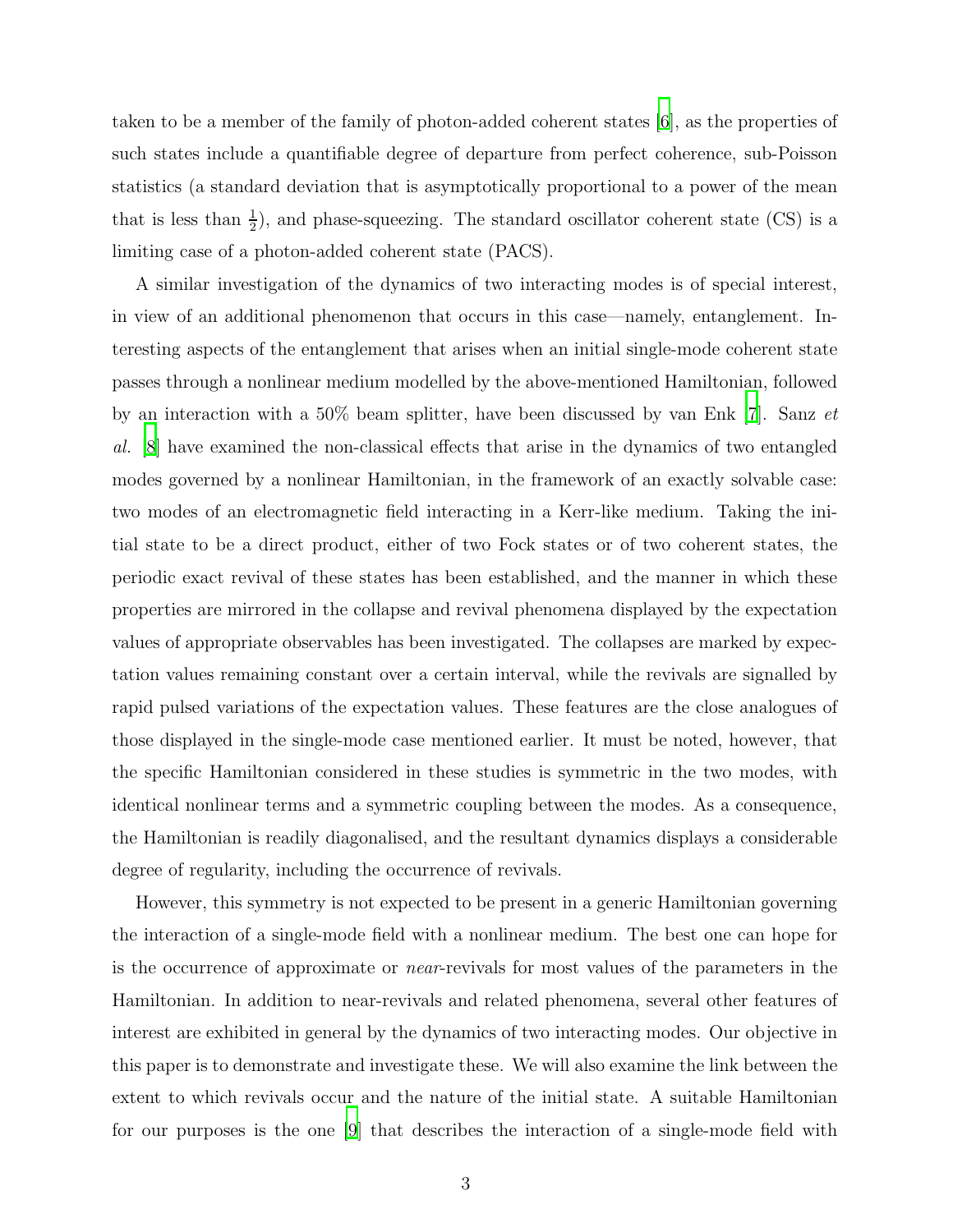the atoms of the nonlinear medium through which it propagates. The latter is modelled by an anharmonic oscillator. The important point to note is that this Hamiltonian is not symmetric in the two interacting degrees of freedom, and, moreover, is not diagonalisable in general.

In order to bring out the salient features of entanglement dynamics, we consider initial states that are direct products of the field and atom modes. Entanglement of these two modes sets in during temporal evolution. However, for certain ranges of values of the parameters and coupling constants in the governing Hamiltonian, we show that the modes disentangle at specific instants during the evolution, and the state of the system returns close to its initial form (apart from a phase). This feature is clearly the analogue of wave packet revivals in the dynamics of a single mode. Appropriate indicators to determine quantitatively the extent and nature of near-revivals and their fractional counterparts are the entanglement entropies, as measured by the sub-system von Neumann entropy (SVNE) and the subsystem linear entropy (SLE), the sub-system considered here being the field mode. These entropies show marked dips at near-revivals, and are also seen to reduce significantly in certain cases at fractions  $\frac{1}{2}$ ,  $\frac{1}{3}$  $\frac{1}{3}$ ,  $\frac{2}{3}$  $\frac{2}{3}$  and  $\frac{1}{4}$  of the near-revival time  $T_{\text{rev}}$ , signalling the appearance of counterparts of fractional revivals. We have also examined the behaviour of another indicator of near-revivals, the "overlap fidelity"  $C(T_{\text{rev}})$ , as a function of a relevant parameter in the Hamiltonian, namely, the coupling between the sub-systems represented by the two modes. This fidelity is defined as the maximum value that the overlap  $|\langle \psi(0)|\psi(t)\rangle|^2$  attains in the vicinity of the first near-revival, for a given initial state. We study the role of the specific (non-entangled) initial state considered, and the extent of departure of the initial field mode from coherence, on the subsequent revival properties of the state. In particular, the link between the entanglement of states and their squeezing properties has been investigated. The initial state of the field mode is taken to be a member of the family of photon-added coherent states. The advantages of a PACS have already been stated. We add that this family of states is now within the realm of experimental realisation in the foreseeable future, a single-photon added coherent state having recently been generated experimentally and characterised using quantum tomography[\[10\]](#page-17-9). With increasing departure from coherence of the initial field mode, the entropy of entanglement at any instant during the temporal evolution of the quantum state of the system also increases, and even near-revivals do not occur.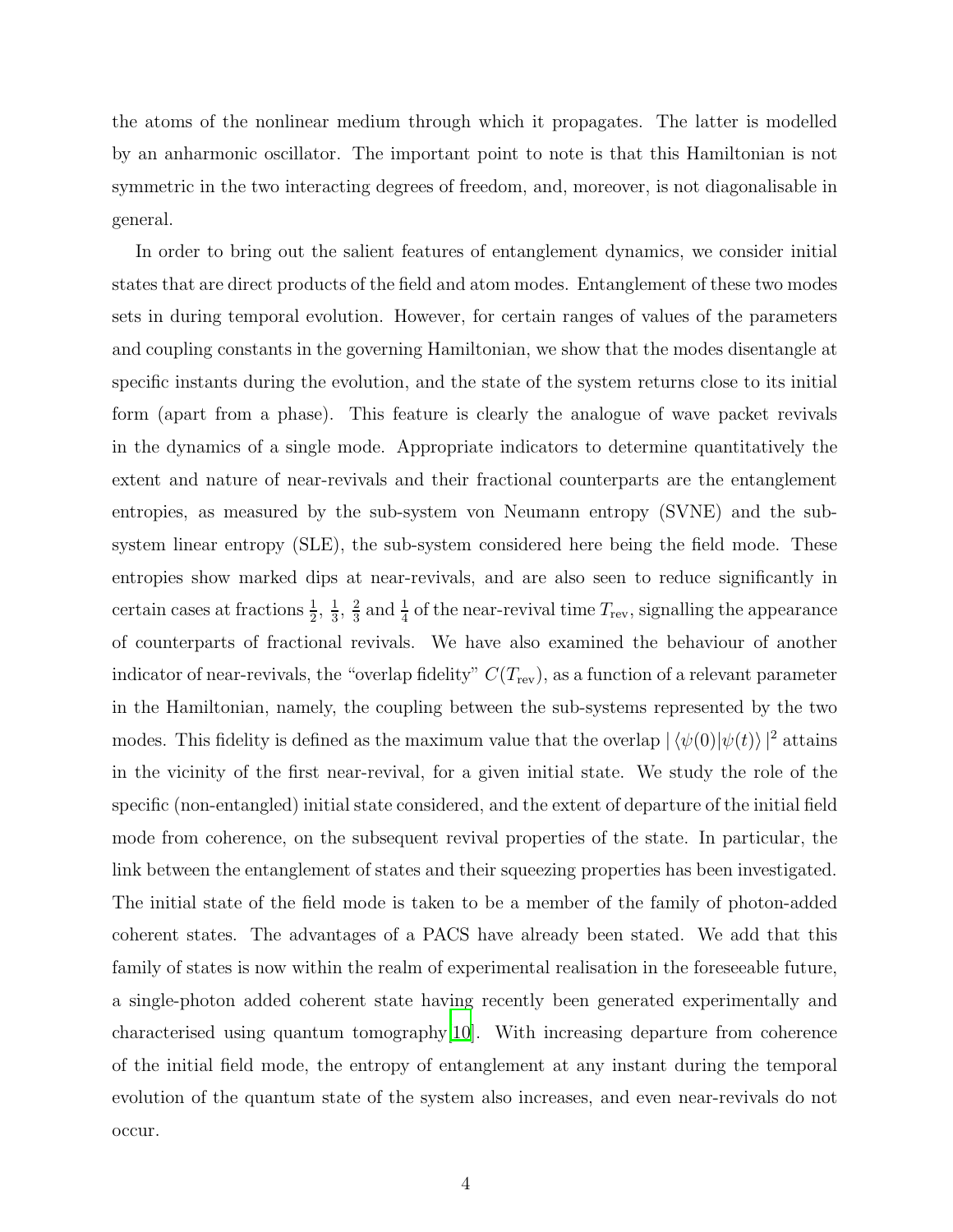The plan of the rest of this paper is as follows: In Section [II,](#page-4-0) we discuss the relevant features of the model Hamiltonian [\[9\]](#page-17-8) we use to study the dynamics of two-mode entanglement. In Section [III,](#page-6-0) we examine three different indicators or measures of the extent to which a state revives at any instant: the first of these comprises the instantaneous SVNE and SLE. The trends observed here are corroborated by the behaviour of the overlap fidelity, which we examine as a function of the strength of the coupling between the field and the medium. Finally, certain operators whose expectation values carry signatures of the different fractional revivals are also identified. We have examined the dynamics of several initial states, taking the atom to be in the ground state while the field is, respectively, in a Fock state, a CS, and a PACS. This enables us to analyse systematically the effects of different initial field modes on the dynamics. The relationship between the squeezing property of the state of the system and the initial field mode is also brought out.

## <span id="page-4-0"></span>II. SINGLE-MODE FIELD IN A NONLINEAR MEDIUM

The interaction of a single-mode field of frequency  $\omega$  with the atoms of the nonlinear medium through which it propagates is modelled by the Hamiltonian[\[9\]](#page-17-8)

<span id="page-4-1"></span>
$$
H = \omega a^{\dagger} a + \omega_0 b^{\dagger} b + \gamma b^{\dagger 2} b^2 + g (a^{\dagger} b + b^{\dagger} a). \tag{1}
$$

(We have set  $\hbar = 1$ .) a and  $a^{\dagger}$  are the annihilation and creation operators pertaining to the field, while b and  $b^{\dagger}$  are the corresponding atom operators. The medium is modelled by an anharmonic oscillator with frequency  $\omega_0$  and anharmonicity parameter  $\gamma$ . The coupling constant  $g$  is a measure of the strength of the coupling between the field mode and the atom mode. It is easily verified that the total number operator  $N_{\text{tot}} = a^{\dagger}a + b^{\dagger}b$  commutes with H. We reiterate that the foregoing Hamiltonian is not symmetric in the two modes, even when  $\omega = \omega_0$ .

The Fock basis is given by  $\{|n'\rangle_a \otimes |n\rangle_b\}$ , where n' and n are the eigenvalues of  $a^{\dagger}a$  and  $b^{\dagger}b$ , respectively. In the absence of the coupling constant g, H is trivially a direct sum of Hamiltonians that are functions of the number operators for the two modes. In the absence of the anharmonicity parameter  $\gamma$ , the coupled Hamiltonian is essentially linear in each of the sub-system variables, and can be diagonalised in terms of linear combinations of the original ladder operators. In physical terms, this leads to fairly simple dynamics, essentially entailing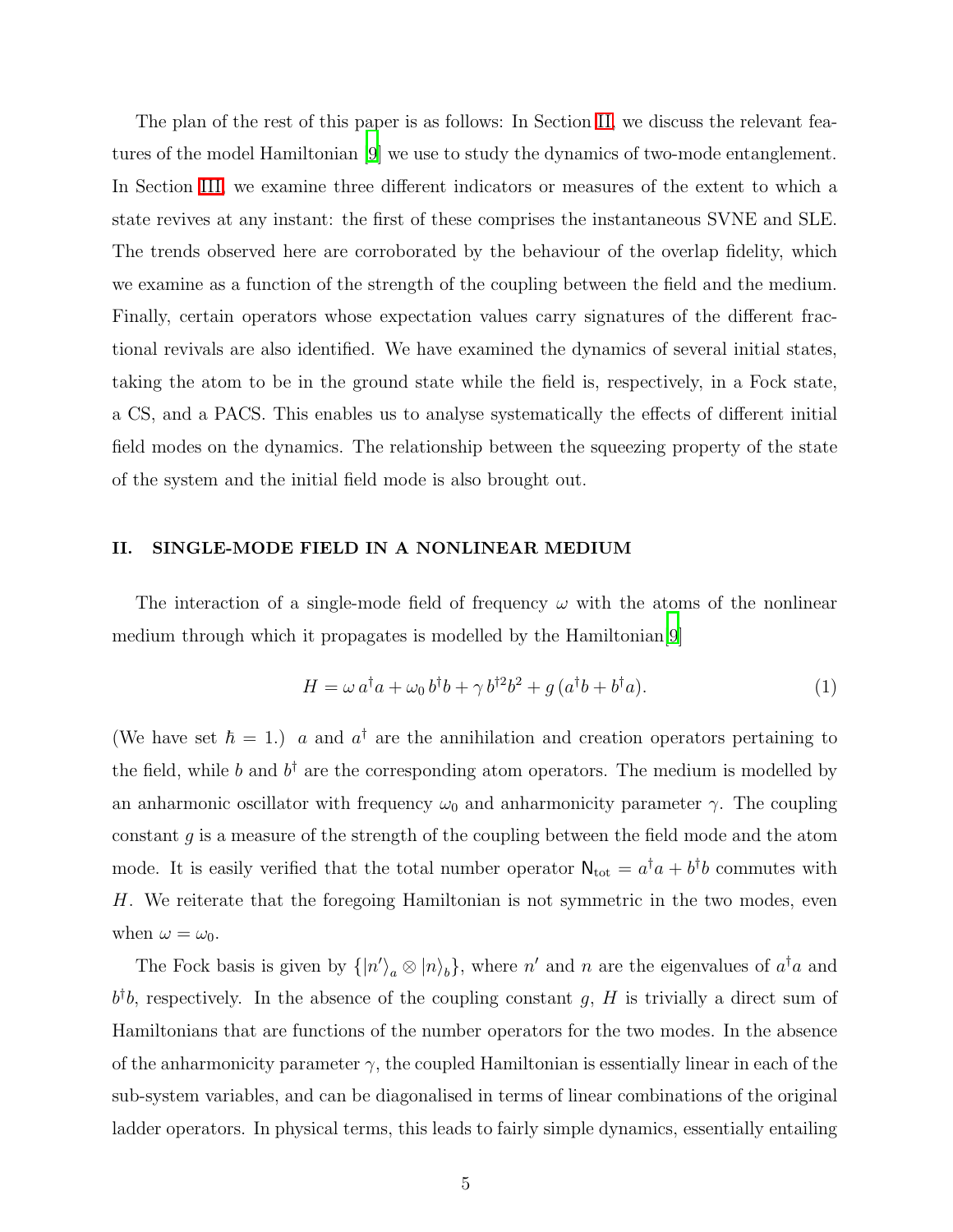a simple periodic exchange of energy between the two sub-systems or modes. When both g and  $\gamma$  are non-zero, the system displays a wide variety of dynamical behaviour, depending on the value of the ratio  $\gamma/g$ . Additional insight into the nature of the model Hamiltonian is gained by re-expressing it in terms of angular momentum operators defined in the usual manner, according to  $J_+ = a^{\dagger}b$ ,  $J_- = ab^{\dagger}$ ,  $J_z = \frac{1}{2}$  $\frac{1}{2}(a^{\dagger}a - b^{\dagger}b)$ . We then have

$$
H = \hbar \left[ \frac{1}{2} (\omega + \omega_0 - \gamma) \mathsf{N}_{\text{tot}} + (\omega - \omega_0 + \gamma) J_z + \frac{1}{4} \gamma (\mathsf{N}_{\text{tot}} - 2J_z)^2 + 2g J_x \right],\tag{2}
$$

where  $\mathsf{N}_{\text{tot}}(\mathsf{N}_{\text{tot}}+2)=4J^2$ . As  $[\mathsf{N}_{\text{tot}}\, ,\, H]=0$ , we may write the basis states as  $|N-n\rangle_a\otimes$  $|n\rangle_b$ , using N to label the eigenvalues of  $\mathsf{N_{tot}}$ . For notational simplicity, let us write

$$
|N - n\rangle_a \otimes |n\rangle_b \equiv |N - n \, ; \, n\rangle \,. \tag{3}
$$

It is evident that  $\langle N - n ; n | H | N' - n' ; n' \rangle = 0$ , if  $N \neq N'$ . Hence, for each given value of N, the Hamiltonian H can be diagonalised in the space of the states  $|N - n; n\rangle$ , where  $n = 0, 1, \ldots, N$ . Let the eigenvalues and eigenstates of H be  $\lambda_{Ns}$  and  $|\psi_{Ns}\rangle$ , respectively, where  $s = 0, 1, ..., N$  for a given N, and  $N = 0, 1, ...$  ad inf. It is convenient to expand  $|\psi_{Ns}\rangle$  in the basis  $\{|N-n\,;\,n\rangle\}$  as

<span id="page-5-1"></span><span id="page-5-0"></span>
$$
|\psi_{Ns}\rangle = \sum_{n=0}^{N} d_n^{Ns} |N - n; n\rangle, \quad d_n^{Ns} = \langle N - n; n | \psi_{Ns} \rangle.
$$
 (4)

In this basis, (each block of) H can be represented as a real, symmetric, tridiagonal matrix. Its eigenvalues  $\lambda_{Ns}$  and eigenstates  $|\psi_{Ns}\rangle$  can be found numerically using appropriate matrix algebra routines [\[11,](#page-17-10) [12\]](#page-17-11). An initial state  $|\psi(0)\rangle$  of the system evolves in time to the state

$$
|\psi(t)\rangle = U(t) |\psi(0)\rangle = \sum_{N=0}^{\infty} \sum_{s=0}^{N} \exp(-i\lambda_{Ns}t) \langle \psi_{Ns} | \psi(0) \rangle | \psi_{Ns} \rangle \tag{5}
$$

at time t. For our purposes, it is necessary to compute the time-dependent density operator  $\rho(t)$  for different choices of the initial state  $|\psi(0)\rangle$ , as well as the reduced density matrices corresponding to the field and atom sub-systems. The main steps in the procedure are outlined in the Appendix.

As already mentioned, if either g or  $\gamma$  is equal to zero, the Hamiltonian in Eq. [\(1\)](#page-4-1) is exactly solvable, and there is periodic exchange of energy between the field and atom oscillators. For non-zero values of the ratio  $\gamma/g$  of the respective strengths of the nonlinearity and the fieldatom interaction, collapses and near-revivals could occur over certain intervals of time, in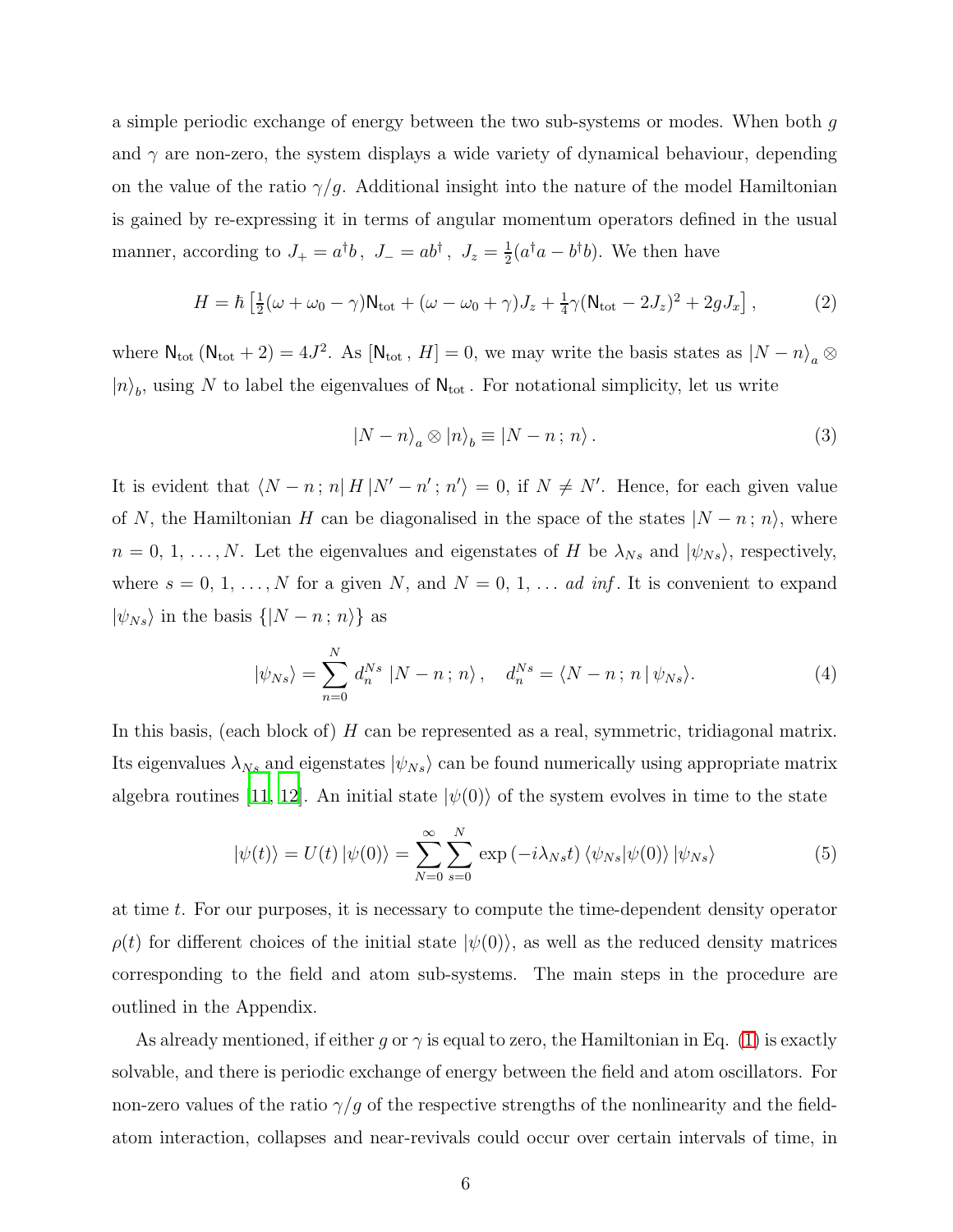between these periodic exchanges of energy. This phenomenon translates into the behaviour of expectation values of certain observables as well. For instance, during a collapse of the energy exchange over an interval of time, the mean photon number  $\langle a^{\dagger}a \rangle$  remains essentially constant. A revival of the energy exchange is signalled by rapid oscillations of the mean photon number about this value, over the relevant time interval.

Further, when the atomic oscillator is initially in its ground state, while the field starts either in a Fock state or in a coherent state, one finds the following results[\[9](#page-17-8)]: (a) For weak nonlinearity  $(\gamma/g \ll 1)$ , collapses and revivals of the mean photon number occur almost periodically in time, for both kinds of initial field states. The near-revival time is approximately given by  $2\pi/\gamma$  in the former case, and  $4\pi/\gamma$  in the latter [\[13\]](#page-17-12). (When  $\gamma$ is exactly equal to zero, there is no nonlinearity in  $H$ , and the system is merely periodic. There is no question of revivals in this case.) (b) For  $\gamma/g \sim 1$ , such collapses and revivals occur more irregularly if the field is initially in a coherent state, compared to the case when it is initially in a Fock state. As the nonlinearity is increased  $(\gamma/g \gg 1)$ , collapses and revivals gradually become less discernible. Bearing these results in mind, in the next section we examine the manner in which the above-mentioned collapse and revival phenomena are mirrored in the entropy of entanglement of the system. We identify suitable observables which carry signatures of collapses and revivals, and discuss the influence of the departure from coherence of the initial state of the field on the extent to which it revives subsequently.

#### <span id="page-6-0"></span>III. ENTANGLEMENT PROPERTIES

We now examine the detailed dynamics of three different initial states which are direct products of the field and atom states, evolving under the Hamiltonian in Eq. [\(1\)](#page-4-1). As stated earlier, the initial state of the atom is taken to be the oscillator ground state  $|0\rangle_b$ , while that of the field is, respectively, (a) a Fock state  $|n'\rangle_a$ ,  $n' = 0, 1, \ldots;$  (b) a CS  $|\alpha\rangle_a$ ; and (c) an *m*-photon-added CS  $|\alpha, m\rangle_a$ ,  $m = 1, 2, \ldots$  (Recall that the suffixes a and b correspond to the electromagnetic field and the atoms of the medium, respectively.) The CS and PACS referred to have the standard expansions in the Fock basis, namely,

$$
|\alpha\rangle = e^{-|\alpha|^2/2} \sum_{l=0}^{\infty} \frac{\alpha^l}{\sqrt{l!}} |l\rangle \tag{6}
$$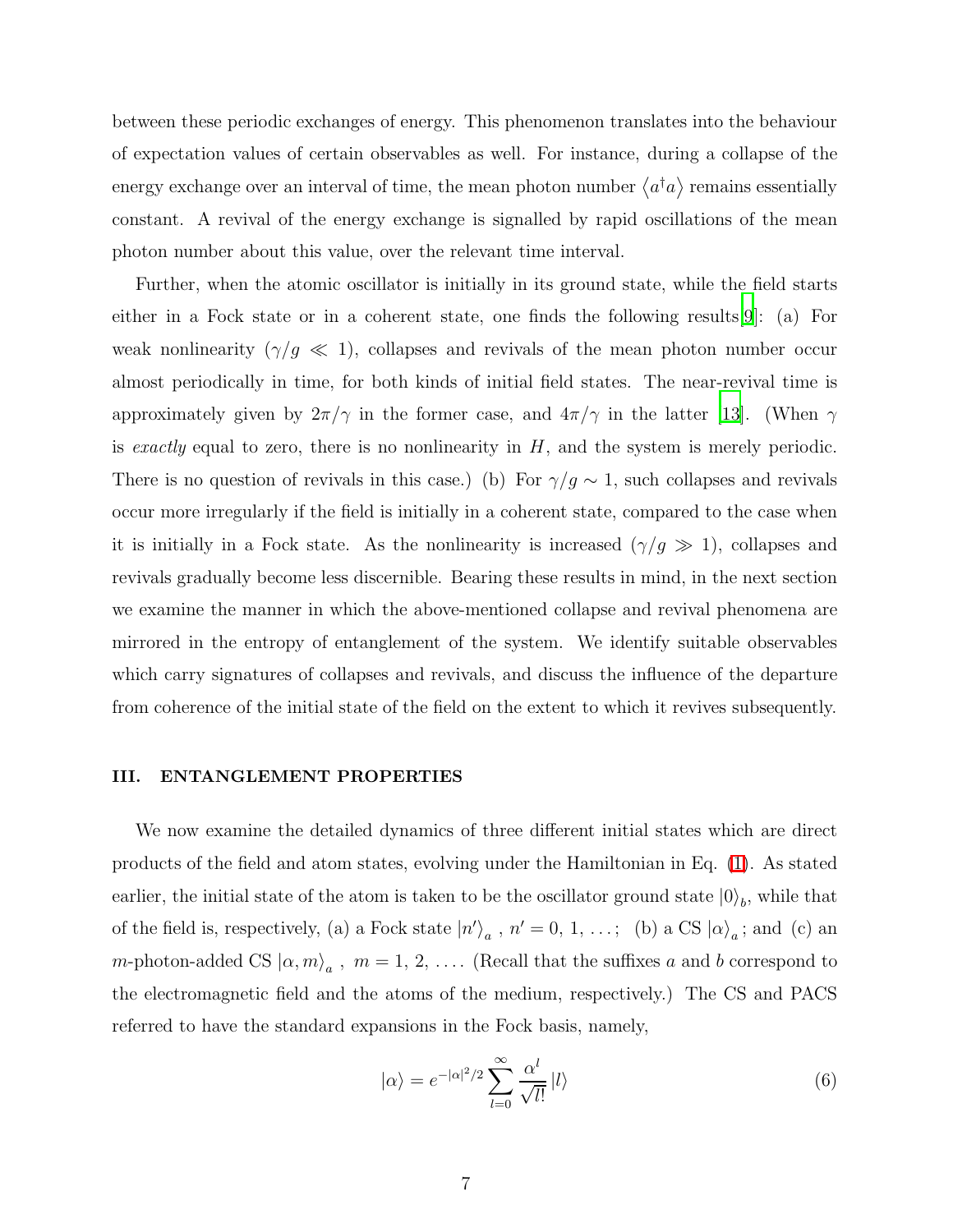and

$$
|\alpha, m\rangle = \frac{(a^{\dagger})^m |\alpha\rangle}{\sqrt{\langle \alpha | a^m a^{\dagger m} |\alpha \rangle}} = \frac{(a^{\dagger})^m |\alpha\rangle}{\sqrt{m! L_m(-\nu)}},\tag{7}
$$

where  $\alpha \in \mathbb{C}$ ,  $\nu = |\alpha|^2$ , and  $L_m$  is the Laguerre polynomial of order m.

As we are dealing with a pure bipartite system, it is natural to consider the timedependences of  $S_k$ , the sub-system von Neumann entropy (SVNE), and  $\delta_k$ , the sub-system linear entropy (SLE), where the suffix k stands for either a or b, depending on the sub-system considered. These quantities are defined as

$$
S_k(t) = -\text{Tr}_k \left\{ \rho_k(t) \ln \rho_k(t) \right\} \tag{8}
$$

and

<span id="page-7-0"></span>
$$
\delta_k(t) = 1 - \text{Tr}_k \left\{ \rho_k^2(t) \right\},\tag{9}
$$

where  $\rho_k(t)$  is the time-dependent reduced density operator for the sub-system concerned. In terms of the set of eigenvalues of  $\rho_k(t)$ , we have

$$
S_k(t) = -\sum_{i} \lambda_k^{(i)}(t) \ln \lambda_k^{(i)}(t), \ \delta_k(t) = 1 - \sum_{i} {\lambda_k^{(i)}(t)}^2,
$$
 (10)

where the summation runs over all the eigenvalues  $\lambda_k^{(i)}$  $\binom{u}{k}(t)$ .

Our objective is to investigate the detailed dynamics of entangled states [\[14\]](#page-17-13) exhibiting revival phenomena. We therefore restrict ourselves here to the case of weak nonlinearity, i. e.,  $\gamma/g << 1$ , as this is the situation in which these phenomena occur most unambiguously. For illustrative purposes, we set the values of the parameters at  $\omega = \omega_0 = 1$ , and  $\gamma = 1$ ,  $g = 100$ , so that  $\gamma/g = 10^{-2}$ . As stated in the preceding section, some of the steps involved in the calculation of the foregoing sub-system entropies are given in the Appendix. For pure states in a bipartite system, of course,  $S_a = S_b$  and  $\delta_a = \delta_b$  at any instant of time. Figures [1\(](#page-8-0)a) and (b) depict plots of SVNE and SLE versus *gt* for respective initial states  $|10\rangle_a \otimes |0\rangle_b$  (or  $|10;0\rangle$ , in our notation) and  $|\alpha\rangle_a \otimes |0\rangle_b \equiv |\alpha;0\rangle$  with the parameter value  $\nu = 1$ . The band-like appearance of the plots in Fig. [1\(](#page-8-0)a) arises from the extremely rapid oscillations of the ordinates. The corresponding plots for an initial state  $|\alpha, 5\rangle_a \otimes |0\rangle_b \equiv |(\alpha, 5); 0\rangle$  in the cases  $\nu = 1$  and  $\nu = 5$  are shown in Figs. [2\(](#page-8-1)a) and (b) respectively. In all the cases above, the SVNE (the upper plot in each figure) is larger than the SLE (the lower plot in each figure) at any instant of time. It is evident that both SVNE and SLE display roughly similar oscillatory behaviour in time. However, certain striking differences arise in the time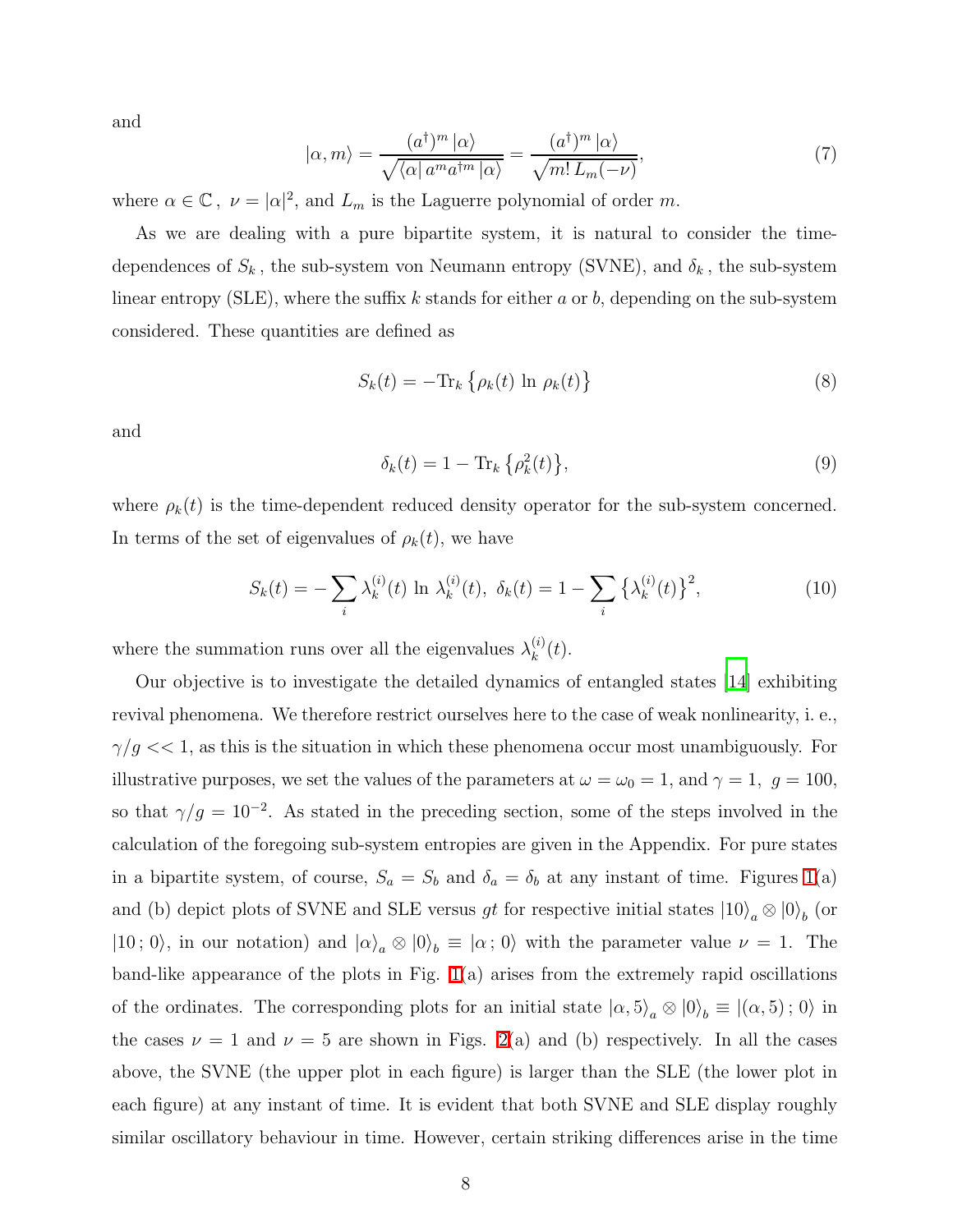

<span id="page-8-0"></span>FIG. 1: SVNE and SLE vs. gt with  $\gamma/g = 10^{-2}$  for (a) an initial Fock state  $|10; 0\rangle$  and (b) and initial coherent state  $|\alpha; 0\rangle$  with  $\nu = 1$ .



<span id="page-8-1"></span>FIG. 2: SVNE and SLE vs. gt for an initial state  $|(\alpha,5);0\rangle$  for (a)  $\nu = 1$  and (b)  $\nu = 5$  $(\gamma/g = 10^{-2}).$ 

evolution of the SVNE and SLE, depending on the actual initial state considered. If the field is initially in a Fock state or a CS, the entropies return to values close to zero at regular intervals of time (see Fig. [1\)](#page-8-0), signalling a near-revival of the initial state. (Note that the revival times are indeed approximately equal to  $2\pi$  and  $4\pi$ , respectively, recalling that we have set  $\gamma = 1$  and  $g = 100$ .) In contrast, if the initial state of the field is a PACS, the extent of revival is considerably reduced (see Figs. [2\(](#page-8-1)a) and (b)). Further,with an increase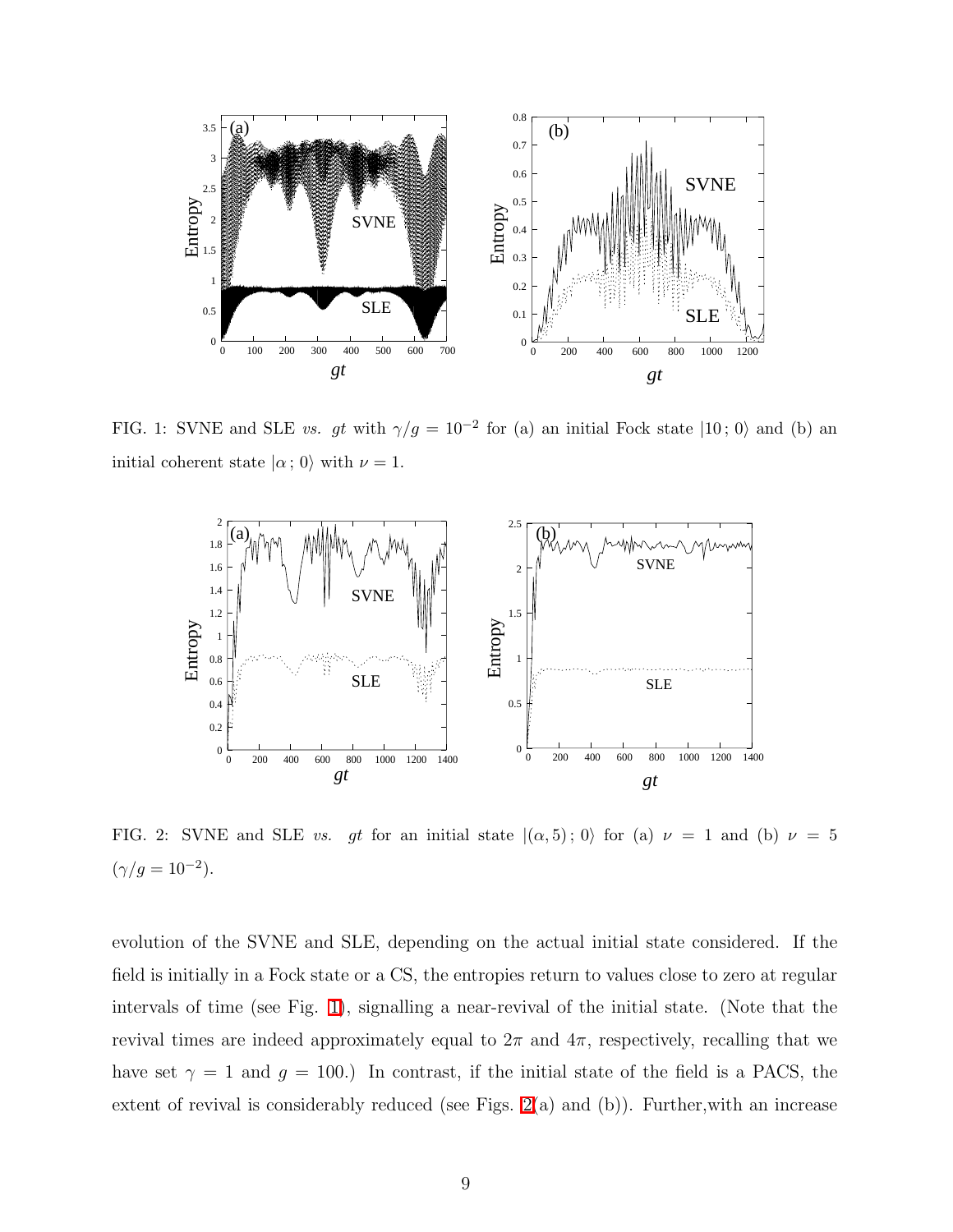in the value of  $\nu$ , the oscillations in the SVNE and SLE die down. This effect is enhanced for larger values of m, as seen in the rapid increase and saturation of both the SVNE and SLE for an initial state  $|(\alpha, 5); 0\rangle$  for  $\nu = 5$ , in contrast to the corresponding plots for  $\nu = 1$ .

It is also clear that the SVNE and SLE display marked oscillatory behaviour near 1  $\frac{1}{2}T_{\rm rev}, \frac{1}{3}$  $\frac{1}{3}T_{\text{rev}}$  and  $\frac{1}{4}T_{\text{rev}}$ . This behaviour may be regarded as the counterpart, in our coupled system, of the fractional revivals seen in the case of a single-mode nonlinear Hamiltonian  $[3, 4]$  $[3, 4]$  $[3, 4]$ . Again, these oscillations die down in amplitude with increasing m when the initial state of the field is a PACS, and are most pronounced if the field is initially in a Fock state.

As mentioned in Section 1, another indicator that characterises the degree of revival of an initial state is the overlap fidelity, defined as

$$
C(T_{\text{rev}}) = \max_{t \sim T_{\text{rev}}} |\langle \psi(0) | \psi(t) \rangle|^2,
$$
\n(11)

which is the maximum value attained by the overlap function in the vicinity of the first near-revival time corresponding to a given initial state  $|\psi(0)\rangle$ . In Figs. [3\(](#page-9-0)a) and (b), we have plotted this quantity as a function of  $g$ , the strength of the coupling between the field and atom modes, again for non-entangled initial states in which the field is in a CS or a PACS. We see quantitatively how, with an increase in the departure from coherence of the initial field state, near-revivals occur only for ever increasing values of the coupling strength g relative to the coefficient  $\gamma$  of the nonlinearity in the Hamiltonian.



<span id="page-9-0"></span>FIG. 3: Overlap fidelity vs. g for an initial state  $|(\alpha, m); 0\rangle$ , with  $\gamma = 1$  and (a)  $\nu = 1$  and (b)  $\nu = 5$ .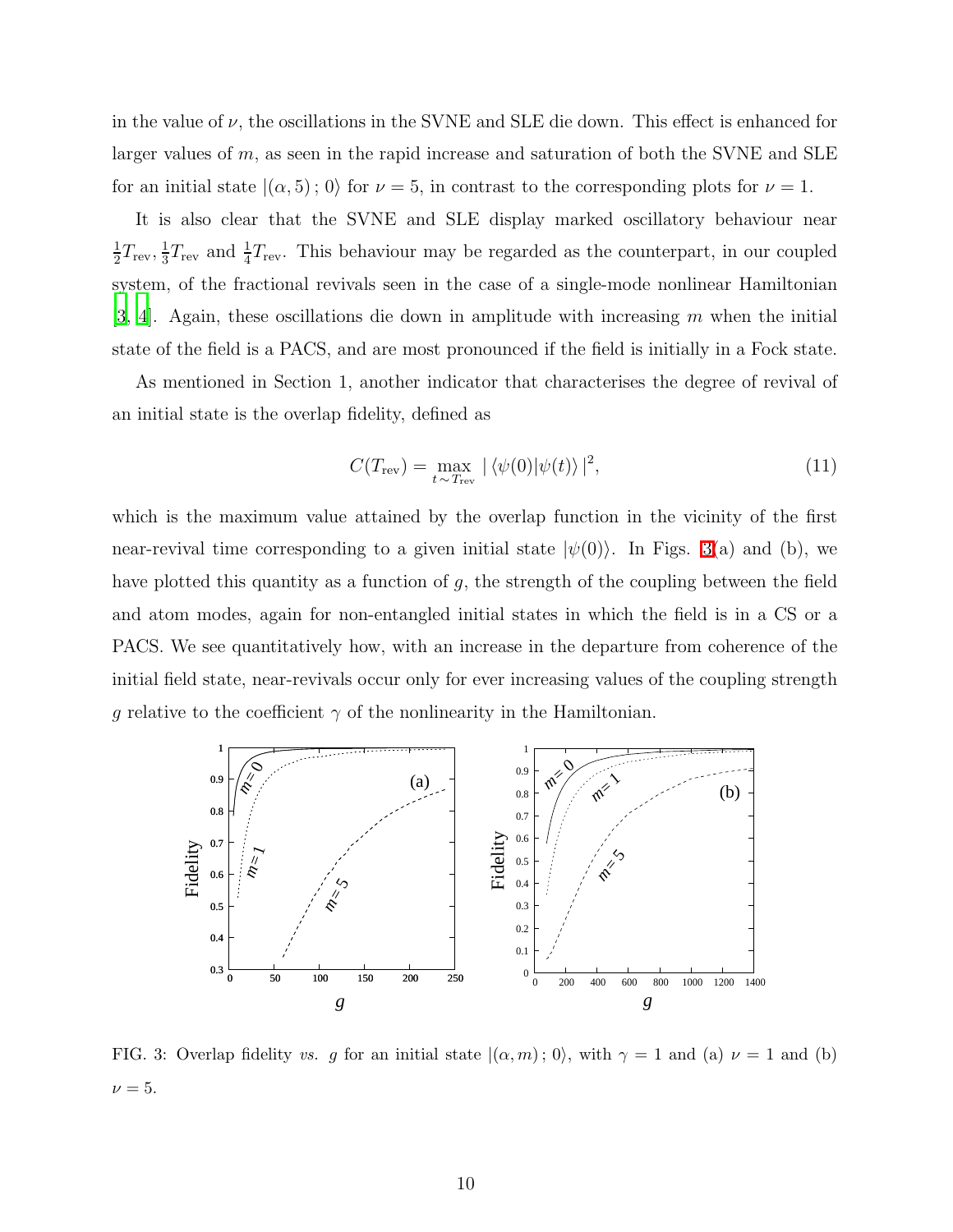Next, we consider whether signatures of the features seen above appear in the time evolution of expectation values of observables. For this purpose, we define the quadratures

<span id="page-10-1"></span>
$$
\xi = (x_a + x_b)/2, \quad \eta = (p_a + p_b)/2,
$$
\n(12)

where

$$
x_a = (a + a^{\dagger})/\sqrt{2}, \quad x_b = (b + b^{\dagger})/\sqrt{2}
$$
 (13)

and

$$
p_a = (a - a^{\dagger})/(i\sqrt{2}), \quad p_b = (b - b^{\dagger})/(i\sqrt{2}).
$$
 (14)

If the field is initially in a Fock state, both  $\langle \xi \rangle$  and  $\langle \eta \rangle$  vanish identically at all times. Setting



<span id="page-10-0"></span>FIG. 4:  $\langle \xi \rangle$  vs. gt for an initial state  $|\alpha; 0\rangle$  with and  $\nu = 1$  and  $\nu = 5$ , respectively  $(\gamma/g = 10^{-2})$ .

 $\omega = \omega_0 = 1$ ,  $\gamma = 1$  and  $g = 100$  as before (for ready comparison with the time evolution of the SVNE and SLE discussed above), we have plotted  $\langle \xi \rangle$  versus gt for an initial state  $|\alpha; 0\rangle$  with  $\nu = 1$  and 5, respectively, in Figs. [4\(](#page-10-0)a) and (b). Figure 4(a) shows that  $\langle \xi \rangle$ displays rapid pulsed oscillations near  $t = 4\pi$ , similar to its behaviour near  $t = 0$ . This manifestation of revivals is consistent with the behaviour of the SVNE and SLE in this case, cf. Fig. [1\(](#page-8-0)b). The collapses are not sharp, in the sense that  $\langle \xi \rangle$  is not constant over the time interval between successive revivals—oscillatory bursts occur in between, with a slight enhancement of these oscillations around the fractional revival at  $\frac{1}{2}$  $\frac{1}{2}T_{\text{rev}}$ . In contrast, the collapses in between revivals are much more complete for larger values of  $\nu$ , as seen in Fig. [4\(](#page-10-0)b), consistent with the corresponding behaviour of the SVNE and SLE in this case. An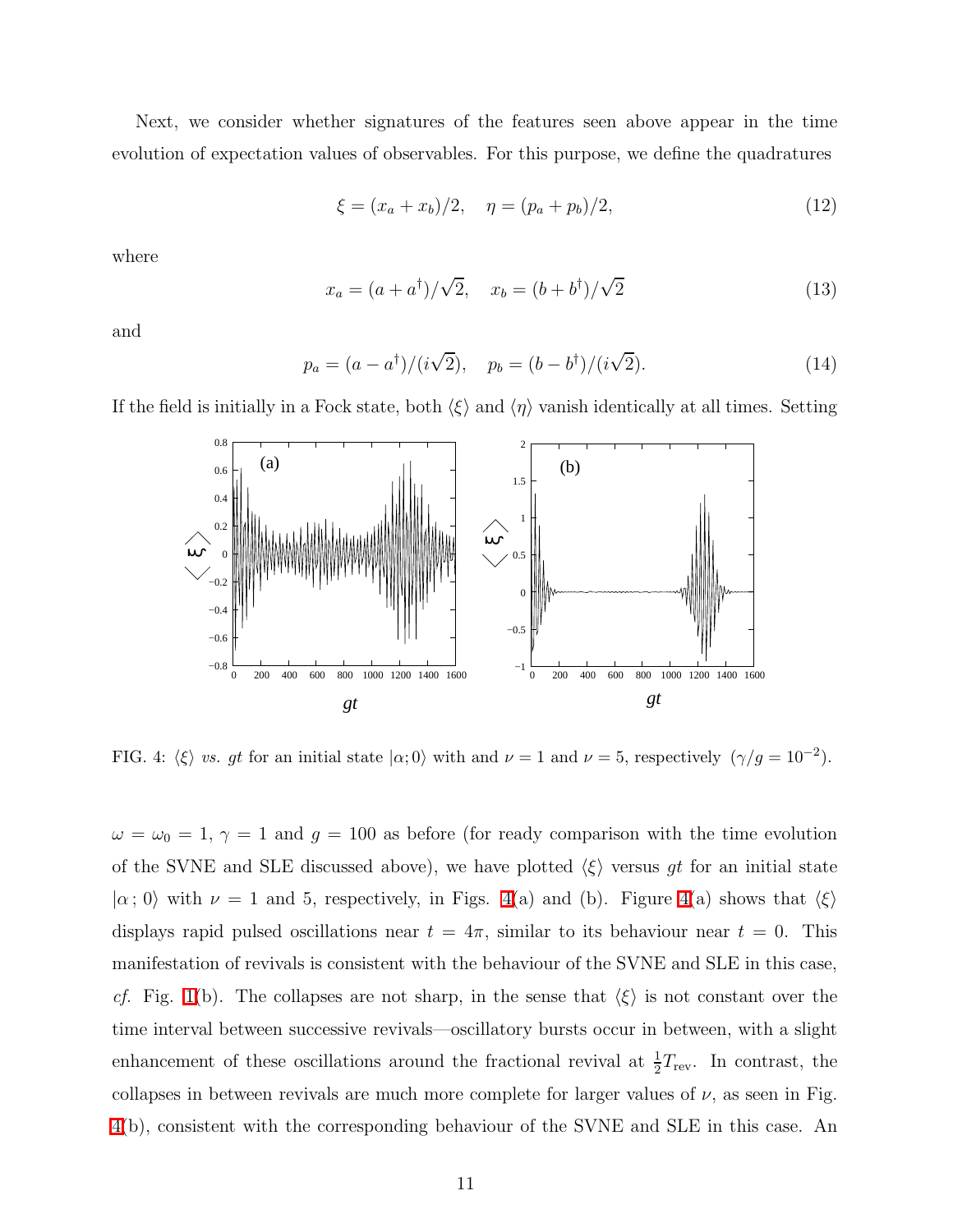

<span id="page-11-0"></span>FIG. 5:  $\langle \xi \rangle$  vs. gt for an initial state  $|(\alpha, 1)$ ; 0) with  $\nu = 1$   $(\gamma/g = 10^{-2})$ .

interesting feature is that these collapses become much sharper for even a marginal departure from coherence of the initial state of the field (i. e., even for as low a value as  $m = 1$ ).  $\langle \xi \rangle$ remains virtually constant over the duration of the collapse, and then bursts into rapid oscillations close to revivals, as seen in Fig. [5](#page-11-0) which corresponds to  $m = 1$  and  $\nu = 1$ . As in the case of single-mode dynamics, the amplitude of the oscillations in the neighbourhood of  $T_{\text{rev}}$  decreases significantly with an increase in m. Thus, for small values of  $\nu$ , it is easy to distinguish between an initial CS and an initial PACS. The expectation value of  $\eta$  also displays these signatures. We may add that, while the sub-system variables  $x_a, x_b, p_a$  and  $p_b$ do exhibit near-revivals in their expectation values, their higher moments do not capture the occurrence of fractional revivals. However, the higher moments of the combinations  $\xi$  and  $\eta$  do carry distinguishing signatures to selectively pin-point the analogues of the different fractional revivals that occur in the single-mode case. Hence  $\xi$  and  $\eta$  are the appropriate dynamical variables in the interacting system under consideration.

The standard deviation  $\Delta \xi$  of  $\xi$  reflects the occurrence of the dips in the plots of the SVNE and SLE at  $\frac{1}{2}T_{\text{rev}}$ . The plot of  $\Delta \xi$  versus gt for an initial state  $|10;0\rangle$  shows a burst of rapid oscillations at  $t \approx \pi$  (Fig. [6\)](#page-12-0). This feature holds for an initial CS or PACS as well, as is evident (Fig. [7\)](#page-13-0) from the sudden burst of oscillations in  $\Delta \xi$  around  $t \simeq 2\pi$  for initial states  $|\alpha; 0\rangle$ ,  $|(\alpha, 1); 0\rangle$  and  $|(\alpha, 5); 0\rangle$  (recall that  $T_{\text{rev}} \simeq 4\pi$  in this case).

We note that *squeezing* occurs in the neighbourhood of  $\frac{1}{2}T_{\text{rev}}$  when the initial state of the field is a coherent state:  $\Delta \xi$  drops below the value  $\frac{1}{2}$  (the horizontal dotted line in Fig. [7\)](#page-13-0)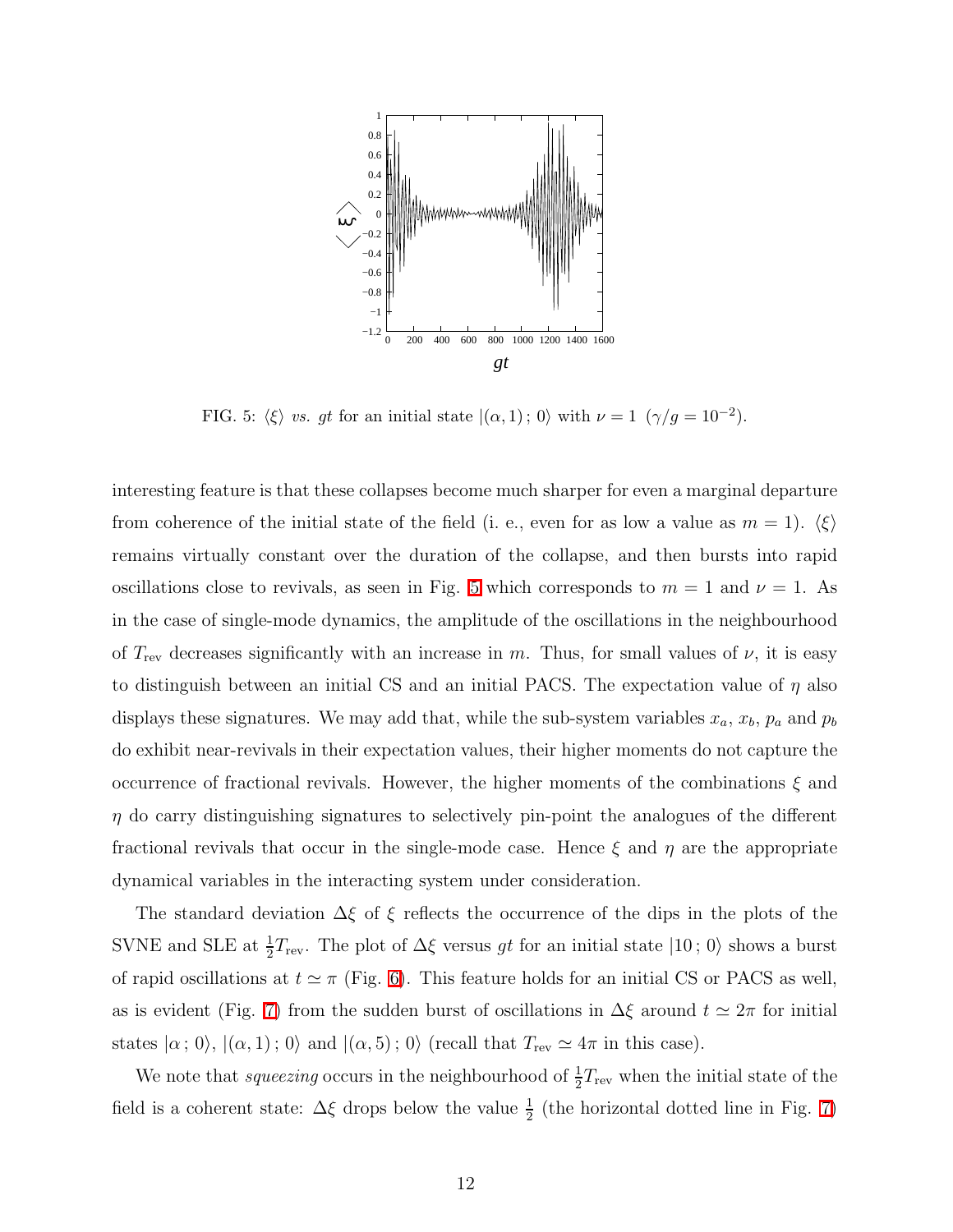in the case when the initial state is  $|\alpha; 0\rangle$ , in contrast to what happens for an initial PACS  $|(\alpha, m); 0\rangle$ . While this is similar to the squeezing property seen in the case of single-mode dynamics, such parallels do not hold in the case of higher-order squeezing. The relevant quadrature variables in this case are obvious generalisations of those considered in the case of single-mode dynamics [\[15](#page-17-14)], and are given by [\[16\]](#page-17-15)

$$
Z_1 = \frac{(a^q + a^{\dagger q} + b^q + b^{\dagger q})}{2\sqrt{2}}, \quad Z_2 = \frac{(a^q - a^{\dagger q} + b^q - b^{\dagger q})}{2i\sqrt{2}}.
$$
(15)

In contrast to the single-mode example, even for weak nonlinearity  $(\gamma/g = 10^{-2})$  and  $\nu = 1$ , amplitude-squared squeezing  $(q = 2)$  is absent at  $t = \frac{1}{2}$  $\frac{1}{2}T_{\text{rev}}$  whether the field is in a Fock state, or a CS, or a PACS.



<span id="page-12-0"></span>FIG. 6:  $\Delta \xi$  vs. gt for an initial state  $|10; 0\rangle$   $(\gamma/g = 10^{-2})$ .

Finally, turning to the higher moments of  $\xi$  and  $\eta$ , we note that all odd moments of  $\xi$ vanish identically for all  $t$  if the initial state is a direct product of Fock states. For small values of  $\nu$ , the higher moments of  $\xi$  show distinct signatures at fractional revivals only if m is sufficiently large. However, for larger values of  $\nu$ , such signatures appear even in the case of an initial CS  $(m = 0)$ . In contrast to this, the temporal evolution of the variances and higher moments of the subsystem variables  $x_a$ ,  $x_b$ ,  $p_a$  and  $p_b$  do not display these signatures. In this sense, the expectation values of sub-system quadrature variables would seem to be inappropriate choices for investigating collapse and revival phenomena in the presence of entanglement, although, as we have shown, the sub-system entropies are eminently suitable indicators in this regard.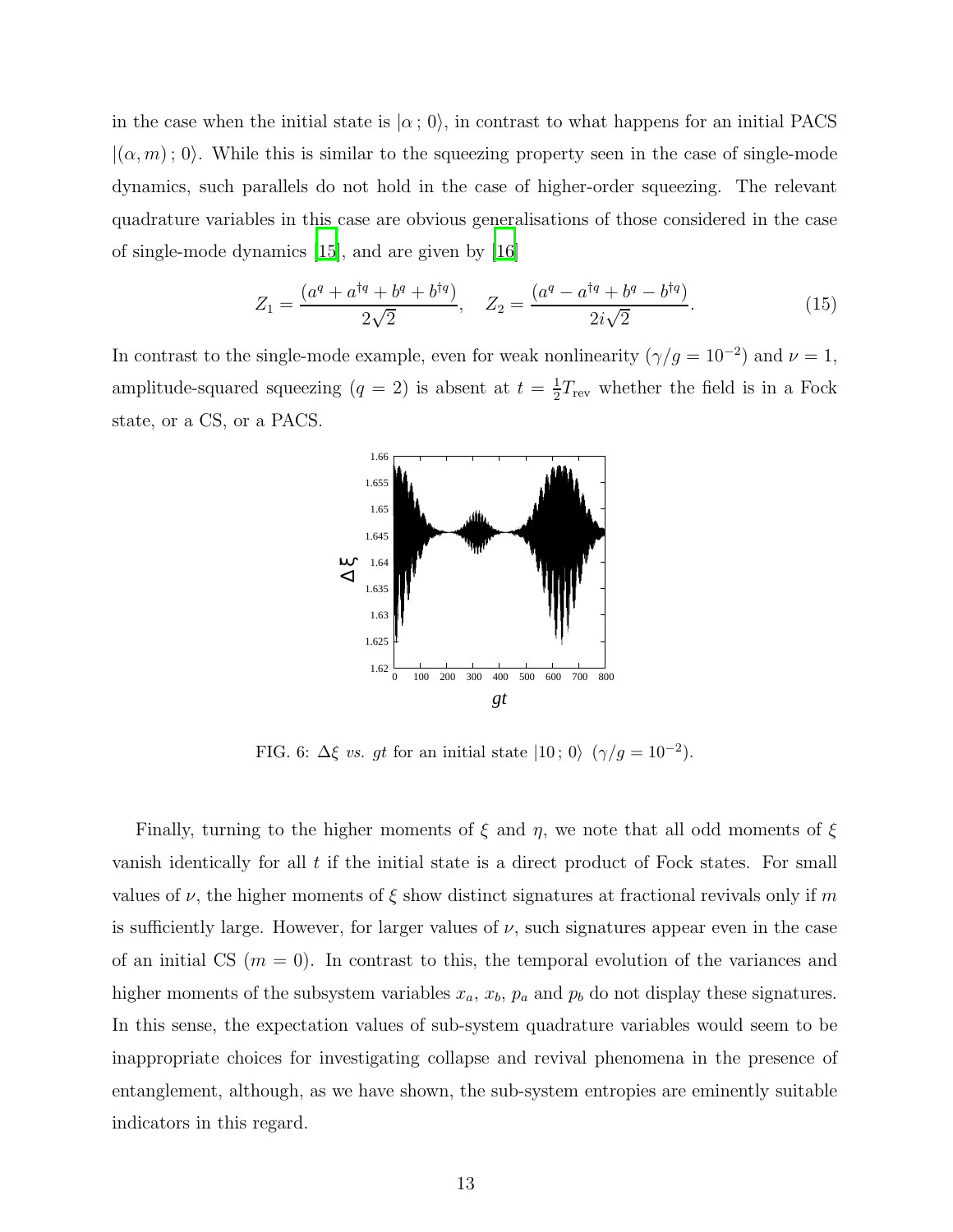

<span id="page-13-0"></span>FIG. 7:  $\Delta \xi$  vs. gt for an initial state  $|(\alpha, m); 0\rangle$  with  $\nu = 1$  and  $m = 0, 1$  and 5, respectively  $(\gamma/g = 10^{-2}).$ 

The model Hamiltonian we have used to study two-mode dynamics leads to several other interesting features that are manifested in the expectation values of sub-system variables, as the parameters in  $H$  are varied. In particular, the ergodicity properties of the system, in a "phase space" spanned by such expectation values, exhibit a range of behaviour from quasi-periodicity to exponential instability—the latter, notwithstanding the fact that the classical counterpart of  $H$  is an integrable two-freedom Hamiltonian. These results will be reported elsewhere.

### Acknowledgments

This work was supported in part by the Department of Science and Technology, India, under Project No. SP/S2/K-14/2000.

### APPENDIX: CALCULATION OF THE DENSITY MATRIX

We outline here the procedure used for calculating the density matrix elements required for the determination of the entropies and related quantities in the main text.

From Eq.  $(5)$  for the state vector of the system at time t, it follows that the time-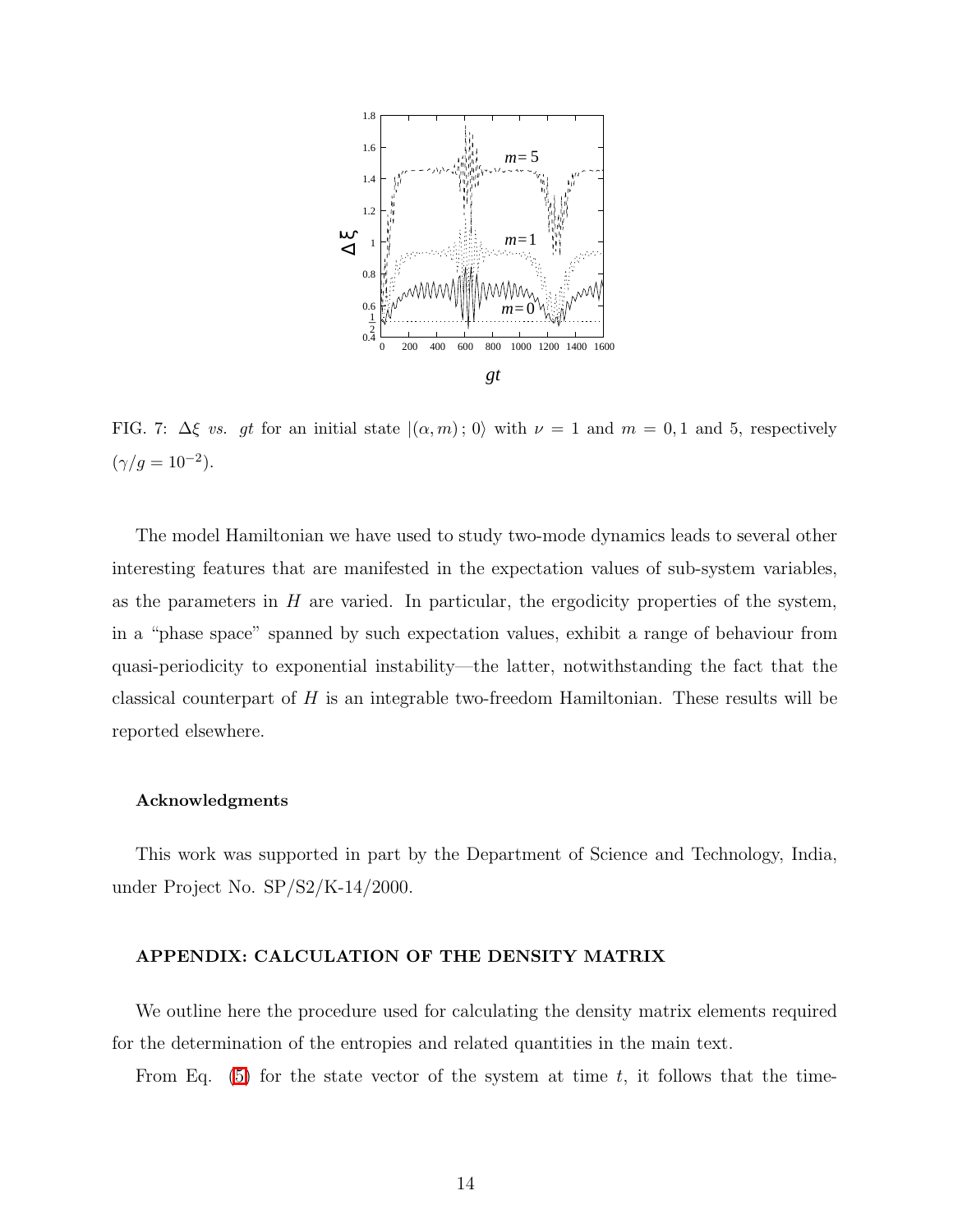<span id="page-14-0"></span>dependent density matrix  $\rho(t)$  is

$$
\rho(t) = \sum_{N=0}^{\infty} \sum_{s=0}^{N} \sum_{N'=0}^{\infty} \sum_{s'=0}^{N'} \exp\left[-i(\lambda_{Ns} - \lambda_{N's'}) t\right] \times \langle \psi_{Ns} | \psi(0) \rangle \langle \psi(0) | \psi_{N's'} \rangle |\psi_{Ns} \rangle \langle \psi_{N's'} |.
$$
\n(A16)

For instance, if the atomic oscillator is initially in the ground state  $|0\rangle_b$  and the field is in the Fock state  $|N\rangle_a$ , the density matrix reduces to

$$
\rho(t) = \sum_{s=0}^{N} \sum_{s'=0}^{N} \exp\left[-i(\lambda_{Ns} - \lambda_{Ns'})t\right] d_0^{Ns} d_0^{Ns'} |\psi_{Ns}\rangle \langle \psi_{Ns'}|, \qquad (A17)
$$

in terms of the expansion coefficients  $d_n^{Ns}$  defined in Eq. [\(4\)](#page-5-1). (This expression is explicitly N-dependent, as expected.) Hence

$$
\langle \psi_{Ml} | \rho(t) | \psi_{M'l'} \rangle = \exp \left[ -i(\lambda_{Ml} - \lambda_{M'l'}) t \right] d_0^{Ml} d_0^{M'l'} \delta_{MN} \delta_{NM'}.
$$
 (A18)

It is evident that  $\rho(t)$  is effectively an  $(N + 1)$ -dimensional diagonal matrix in this case.

For an initial state  $|(\alpha, m); 0\rangle$  we find, using Eq. [\(A16\)](#page-14-0),

$$
\rho(t) = \frac{e^{-\nu}}{m! L_m(-\nu)} \sum_{N=m}^{\infty} \sum_{s=0}^{N} \sum_{N'=m}^{\infty} \sum_{s'=0}^{N'} \frac{\sqrt{N! N'!} (\alpha)^{N-m} (\alpha^*)^{N'-m}}{(N-m)!(N'-m)!} \times \exp \left[ -i(\lambda_{Ns} - \lambda_{N's'}) t \right] d_0^{Ns} d_0^{N's'} |\psi_{Ns}\rangle \langle \psi_{N's'}|, \qquad (A19)
$$

where we have used the expansion of the PACS  $|\alpha, m\rangle$  in the Fock basis. The corresponding matrix elements of the density matrix are given by

$$
\langle \psi_{Ml} | \rho(t) | \psi_{M'l'} \rangle = \frac{e^{-\nu}}{m! L_m(-\nu)} \frac{\sqrt{M! M'!} (\alpha)^{M-m} (\alpha^*)^{M'-m}}{(M-m)! (M'-m)!} \times \exp[-i(\lambda_{Ml} - \lambda_{M'l'}) t] d_0^{Ml} d_0^{M'l'}.
$$
\n(A20)

Here, and in the rest of this Appendix, it is understood that contributions from terms of the form  $1/(-n)!$ , where *n* is a positive integer, vanish.

The expectation values and higher moments of the quadrature variables  $\xi(t)$  and  $\eta(t)$ , defined in Eq. [\(12\)](#page-10-1), can now be obtained numerically, using the above expressions for the density matrix and the matrix elements of the operators a and b in the basis  $|\psi_{Ns}\rangle$ . The latter are given by

$$
\langle \psi_{Ns} | a | \psi_{N's'} \rangle = \sum_{n=0}^{N'} (N'-n)^{1/2} d_n^{Ns} d_n^{N's'} \delta_{N,N'-1}
$$
 (A21)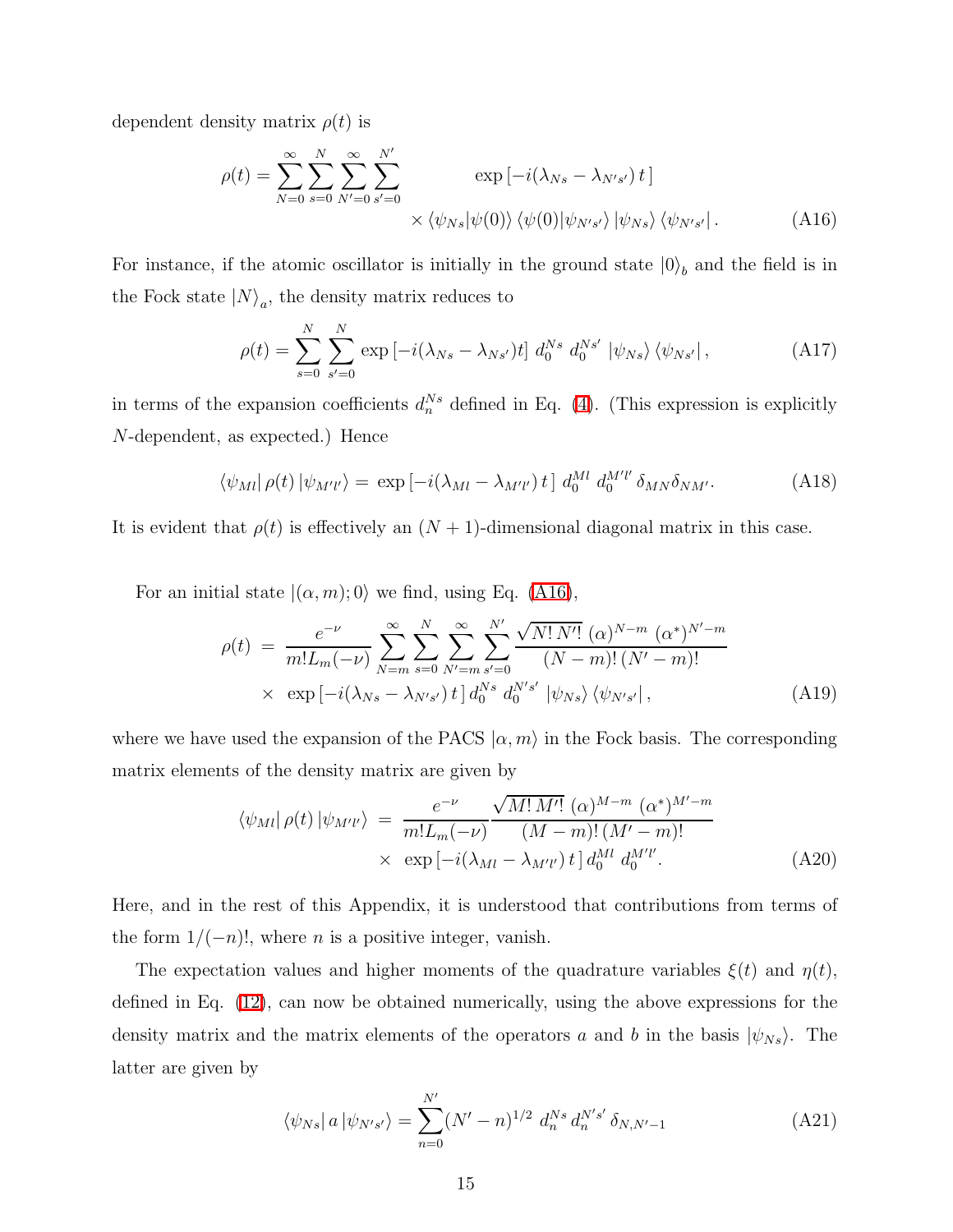and

$$
\langle \psi_{Ns} | b | \psi_{N's'} \rangle = \sum_{n=1}^{N'} n^{1/2} d_{n-1}^{Ns} d_n^{N's'} \delta_{N,N'-1} , \qquad (A22)
$$

respectively. As these are purely off-diagonal, and  $\rho(t)$  is diagonal for an initial state that is a direct product of Fock states, it follows that all the odd moments of  $\xi$  and  $\eta$  vanish identically for all  $t$ , as asserted in the text. This is no longer true for the other classes of initial states considered.

The time-dependent reduced density matrices  $\rho_k(t)$   $(k = a, b)$  are given by

$$
\rho_a(t) = \text{Tr}_b \left[ \rho(t) \right] = \sum_{n=0}^{\infty} \left. \right| b \langle n | \rho(t) | n \rangle_b ,
$$

$$
\rho_b(t) = \text{Tr}_a \left[ \rho(t) \right] = \sum_{n=0}^{\infty} \left. \right| a \langle n | \rho(t) | n \rangle_a . \tag{A23}
$$

Corresponding to an initial state  $|N; 0\rangle$ , these reduced density matrices  $\rho_k(t)$  take the form

$$
\rho_a(t) = \sum_{n=0}^{N} \sum_{s=0}^{N} \sum_{s'=0}^{N} \exp\left[-i(\lambda_{Ns} - \lambda_{Ns'}) t\right] \times d_0^{Ns} d_0^{Ns'} d_n^{Ns'} d_n^{Ns'} |(N-n)\rangle_a a \langle (N-n)| \qquad (A24)
$$

and

$$
\rho_b(t) = \sum_{n=0}^{N} \sum_{s=0}^{N} \sum_{s'=0}^{N} \exp\left[-i(\lambda_{Ns} - \lambda_{Ns'}) t\right] \times d_0^{Ns} d_0^{Ns'} d_{N-n}^{Ns} d_{N-n}^{Ns'} \left| (N-n) \right|, \qquad (A25)
$$

<span id="page-15-0"></span>Hence we have, in the Fock basis,

$$
_{a}\langle n|\,\rho_{a}(t)\,|n'\rangle_{a} \;=\; \sum_{s=0}^{N} \sum_{s'=0}^{N} \exp\left[-i(\lambda_{Ns} - \lambda_{Ns'})\,t\,\right] \, d_{0}^{Ns} \, d_{0}^{Ns'} \, d_{N-n}^{Ns} \, d_{N-n'}^{Ns'} \, \delta_{nn'} \tag{A26}
$$

<span id="page-15-1"></span>and

$$
{}_{b}\langle n|\,\rho_{b}(t)\,|n'\rangle_{b} \,=\, \sum_{s=0}^{N} \sum_{s'=0}^{N} \exp\left[-i(\lambda_{Ns} - \lambda_{Ns'})\,t\,\right] \, d_{0}^{Ns} \, d_{0}^{Ns'} \, d_{n}^{Ns'} \, d_{n'}^{Ns'} \,\delta_{nn'} \,. \tag{A27}
$$

As before, these are explicitly N-dependent finite-dimensional matrices.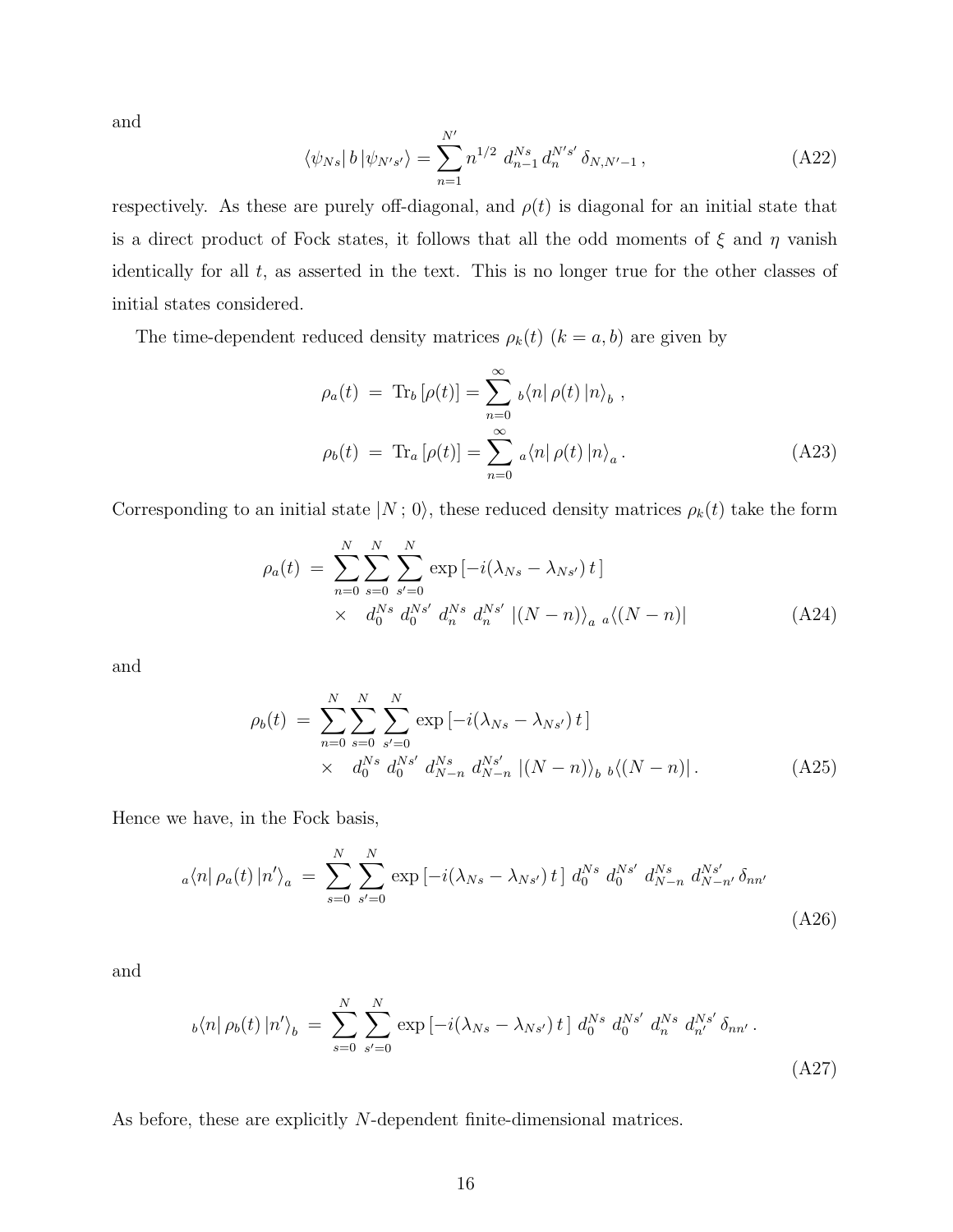For an initial state  $|(\alpha, m); 0\rangle$  the expressions for  $\rho_k(t)$  are given by

$$
\rho_a(t) = \frac{e^{-\nu}}{m! L_m(-\nu)} \sum_{n=0}^{\infty} \sum_{N=N_{\min}}^{\infty} \sum_{s=0}^{N} \sum_{N'=N_{\min}}^{\infty} \sum_{s'=0}^{N'} \frac{\sqrt{N! N'!} (\alpha)^{N-m} (\alpha^*)^{N'-m}}{(N-m)!(N'-m)!} \times \exp\left[-i(\lambda_{Ns} - \lambda_{N's'}) t\right] d_0^{Ns} d_0^{N's'} d_n^{Ns} d_n^{N's'} |(N-n)\rangle_a a \langle (N'-n)|
$$
\n(A28)

and

$$
\rho_b(t) = \frac{e^{-\nu}}{m! L_m(-\nu)} \sum_{n=0}^{\infty} \sum_{N=N_{\min}}^{\infty} \sum_{s=0}^{N} \sum_{N'=N_{\min}}^{\infty} \sum_{s'=0}^{N'} \frac{\sqrt{N! N'!} (\alpha)^{N-m} (\alpha^*)^{N'-m}}{(N-m)!(N'-m)!} \times \exp\left[-i(\lambda_{Ns} - \lambda_{N's'}) t\right] d_0^{Ns} d_0^{N's'} d_{N-n}^{Ns} d_{N'-n}^{N's'} \left| (N-n) \right\rangle_b b \left\langle (N'-n) \right|,
$$
\n(A29)

<span id="page-16-0"></span>where  $N_{\min} = \max(n, m)$ . These are infinite-dimensional matrices. The corresponding matrix elements of  $\rho_k(t)$  in the Fock basis are given by

$$
a\langle l|\,\rho_a(t)\,|l'\rangle_a = \frac{e^{-\nu}}{m!L_m(-\nu)} \sum_{n_{\min}}^{\infty} \sum_{s'=0}^{n+l} \frac{\sqrt{(n+l)!(n+l')!} \ (\alpha)^{n+l-m} \ (\alpha^*)^{n+l'-m}}{(n+l-m)!(n+l'-m)!} \times \exp\left[-i(\lambda_{(n+l)s} - \lambda_{(n+l')s'})\,t\right] d_0^{(n+l)s} d_0^{(n+l')s'} d_n^{(n+l)s} d_n^{(n+l')s'}
$$
\n(A30)

<span id="page-16-1"></span>and

$$
b\langle l|\,\rho_b(t)\,|l'\rangle_b = \frac{e^{-\nu}}{m!L_m(-\nu)} \sum_{n_{\min}}^{\infty} \sum_{s=0}^{n+l} \sum_{s'=0}^{n+l'} \frac{\sqrt{(n+l)!(n+l')!} \ (\alpha)^{n+l-m} \ (\alpha^*)^{n+l'-m}}{(n+l-m)!(n+l'-m)!} \times \exp\left[-i(\lambda_{Ns}-\lambda_{N's'})\,t\right] d_0^{(n+l)s} d_0^{(n+l')s'} d_l^{(n+l)s} d_{l'}^{(n+l')s'},\tag{A31}
$$

where  $n_{\min} = \max(m - l, m - l')$ . The corresponding expressions in the case of an initial state  $|\alpha; 0\rangle$  are obtained from the above by simply setting  $m = 0$ .

All the reduced density matrices (with elements given by Eqs. [\(A26\)](#page-15-0), [\(A27\)](#page-15-1), [\(A30\)](#page-16-0) and [\(A31\)](#page-16-1)) are hermitian. They are diagonalised numerically, and their eigenvalues are used to compute the entropies  $S_k(t)$  and  $\delta_k(t)$  given by Eqs. [\(10\)](#page-7-0). In the case of infinite-dimensional matrices, rapid convergence in numerical computation is provided by the factorials in the denominators of the summands in the expressions derived above for the matrix elements.